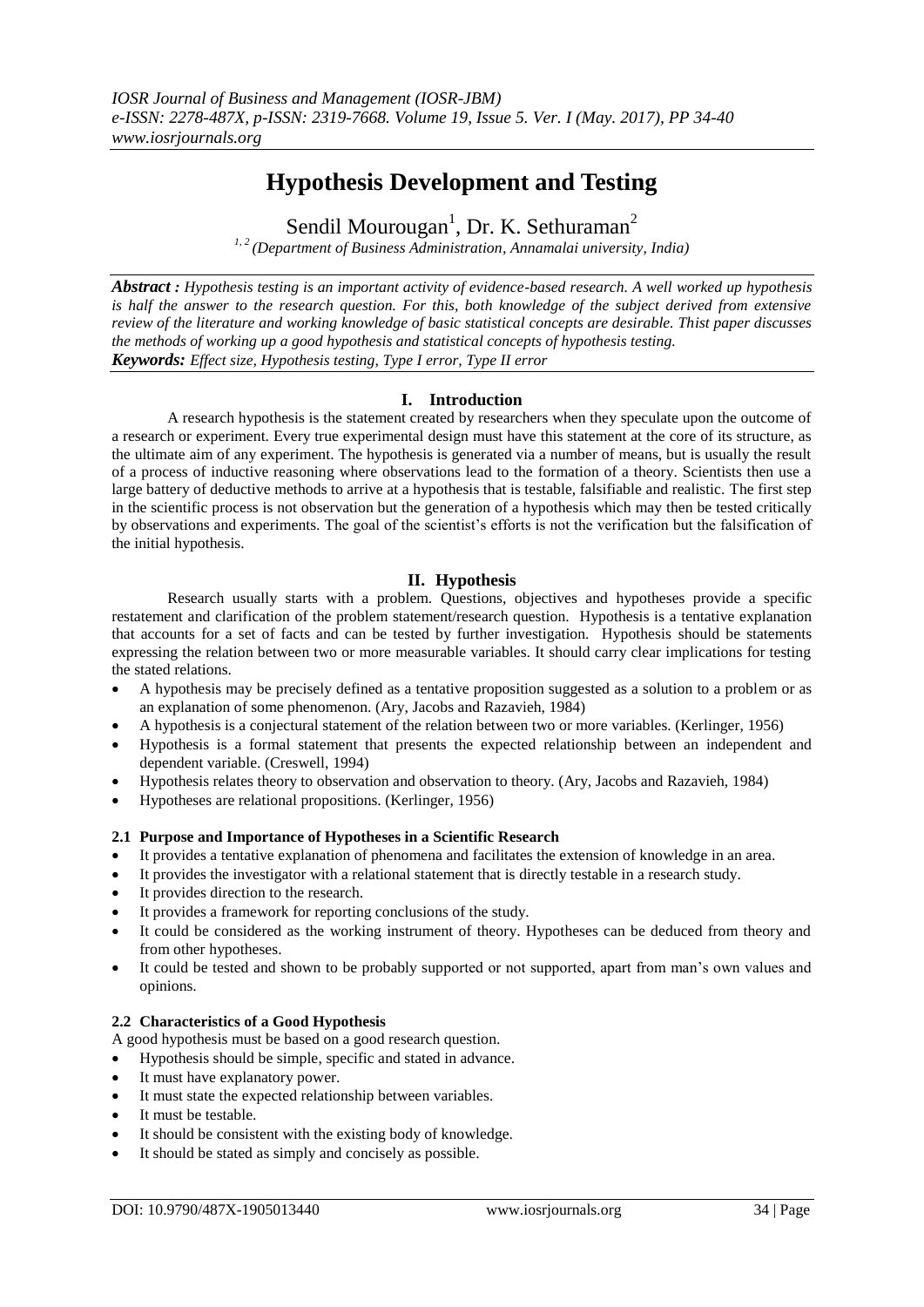## **2.3 Types of Hypotheses**

For the purpose of testing statistical significance, hypotheses are classified into two types:

## **(a) Null Hypotheses**

A null hypothesis is a statement that there is no actual relationship between variables. ( $H_0$  or  $H_N$ ). A null hypothesis may read, "There is no difference between.....". H<sub>o</sub> states the opposite of what the experimenter would expect or predict. The final conclusion of the investigator will either retain a null hypothesis or reject a null hypothesis in favor of an alternative hypothesis. Not rejecting  $H_0$  does not really mean that  $H_0$  is true. There might not be enough evidence against  $H<sub>o</sub>$ . Once the null hypothesis has been stated, it is easy to construct the alternative hypothesis. It is essentially the statement that the null hypothesis is false. Example can be "There is no significant difference in the anxiety level of children of High IQ and those of low IQ."

#### **(b) Alternate Hypotheses**

An alternative hypothesis is a statement that suggests a potential outcome that the researcher may expect.  $(H_1$  or  $H_A$ ). It is established only when a null hypothesis is rejected. Often an alternative Hypothesis is the desired conclusion of the investigator. The two types of alternative hypothesis are: (a) Directional Hypothesis and (b) Non-directional Hypothesis.

- **Directional Hypothesis:** It is a type of alternative hypothesis that specifies the direction of expected findings. Sometimes directional hypothesis are created to examine the relationship among variables rather than to compare groups. Directional hypothesis may read,"…is more than..", "…will be lesser.." Example can be "Children with high IQ will exhibit more anxiety than children with low IQ"
- **Non-directional Hypothesis:** It is a type of alternative hypothesis in which no definite direction of the expected findings is specified. The researcher may not know what can be predicted from the past literature. It may read, "..there is a difference between.." Example can be "There is a difference in the anxiety level of the children of high IQ and those of low IQ."

## **III. Hypothesis Formulation**

Formulation of Hypothesis differs with the method of research conducted such as (a) Qualitative method and (b) Quantitative method.

- **Qualitative Method:** The researcher uses questions, not objectives or hypothesis. He poses a central question, which is being examined in the study in the most general form-"the broadest question that can be asked in a study." Several sub-questions are raised related to the central question to narrow the focus of study but to leave the questioning at an open end. They are under continual review and restructuring along the course of research. Questions begin with "what", "how". They focus on a single concept. The questions use non-directional terminology.
- **Quantitative Method:** The researcher uses questions and hypothesis to compose and focus the purpose of study. Hypothesis or research questions used to compare, relate and describe variables. The research follows from a test of theory and the question and the hypothesis or the research questions are included in the theory. Independent and dependant variables are measured separately. It is not a combination of both either a research questions or a hypothesis.

Hypothesis needs to be structured before the data-gathering and interpretation phase of the research. A well-grounded hypothesis indicates that the researcher has sufficient knowledge in the area to undertake the investigation. The hypothesis gives direction to the collection and interpretation of data.

Consider the example of a simple association between two variables, Y and X.

- 1. Y and X are associated (or, there is an association between Y and X).
- 2. Y is related to X (or, Y is dependent on X).

3. As X increases, Y decreases (or, increases in values of X appear to effect reduction in values of Y).

- The first hypothesis provides a simple statement of association between Y and X. Nothing is indicated about the association that would allow the researcher to determine which variable, Y or X, would tend to cause the other variable to change in value.
- The second hypothesis is also a simple statement of association between Y and X, but this time it may be inferred that values of Y are in some way contingent upon the condition of the X variable.
- The third hypothesis is the most specific of the three. Not only does it say that Y and X are related and that Y is dependent on X for its value, but it also reveals something more about the nature of the association between the two variables.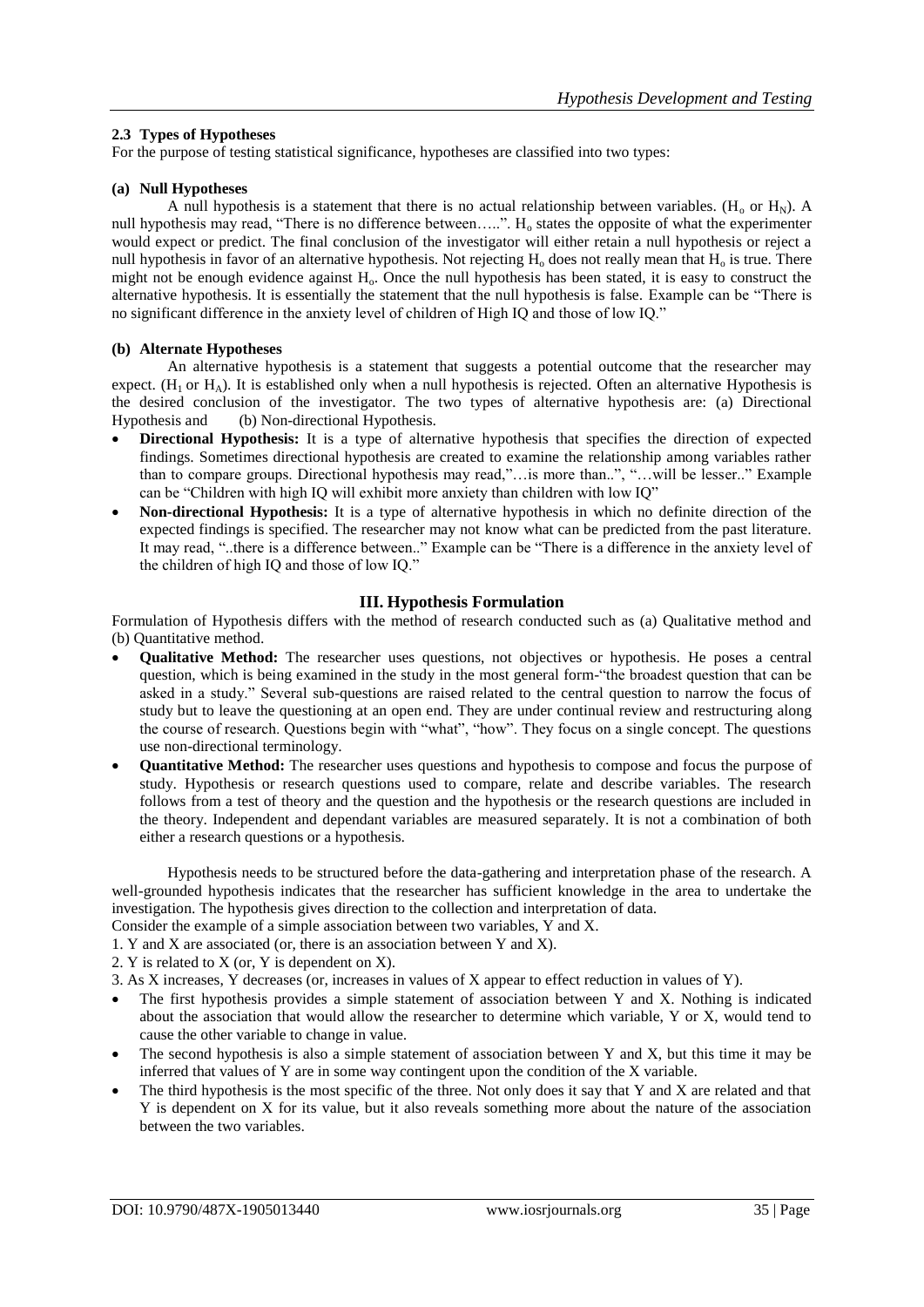

# **Deductive and Inductive Approaches**

There are two broad methods of reasoning such as deductive and inductive approaches. The main difference between inductive and deductive approaches to research is that whilst a deductive approach is aimed and testing theory, an inductive approach is concerned with the generation of new theory emerging from the data.

 **Deductive Approach:** Deductive reasoning works from the more general to the more specific. Sometimes this is informally called a "top-down" approach. Researcher might begin with thinking up a theory about our topic of interest. He then narrows that down into more specific hypotheses that we can test. Researcher narrows down even further when he collects observations to address the hypotheses. This ultimately leads us to be able to test the hypotheses with specific data -- a confirmation (or not) of our original theories.



 **Inductive Approach:** Inductive reasoning works the other way, moving from specific observations to broader generalizations and theories. Informally, sometimes this is called as a "bottom up" approach. In inductive reasoning, researcher begin with specific observations and measures, begin to detect patterns and regularities, formulate some tentative hypotheses that he can explore, and finally end up developing some general conclusions or theories.



These two methods of reasoning have a very different "feel" while conducting a research. Inductive reasoning, by its very nature, is more open-ended and exploratory, especially at the beginning. Deductive reasoning is narrower in nature and is concerned with testing or confirming hypotheses. Even though a particular study may look like it's purely deductive, most social research involves both inductive and deductive reasoning processes at some time in the project.

# **IV. Hypothesis Testing**

Hypothesis testing is a statistical technique that is used in a variety of situations. Testing a hypothesis involves Deducing the consequences that should be observable if the hypothesis is correct.

- Selecting the research methods that will permit the observation, experimentation, or other procedures necessary to show whether or not these do occur.
- Applying this method and gathering the data that can be analyzed to indicate whether or not the hypothesis is supported.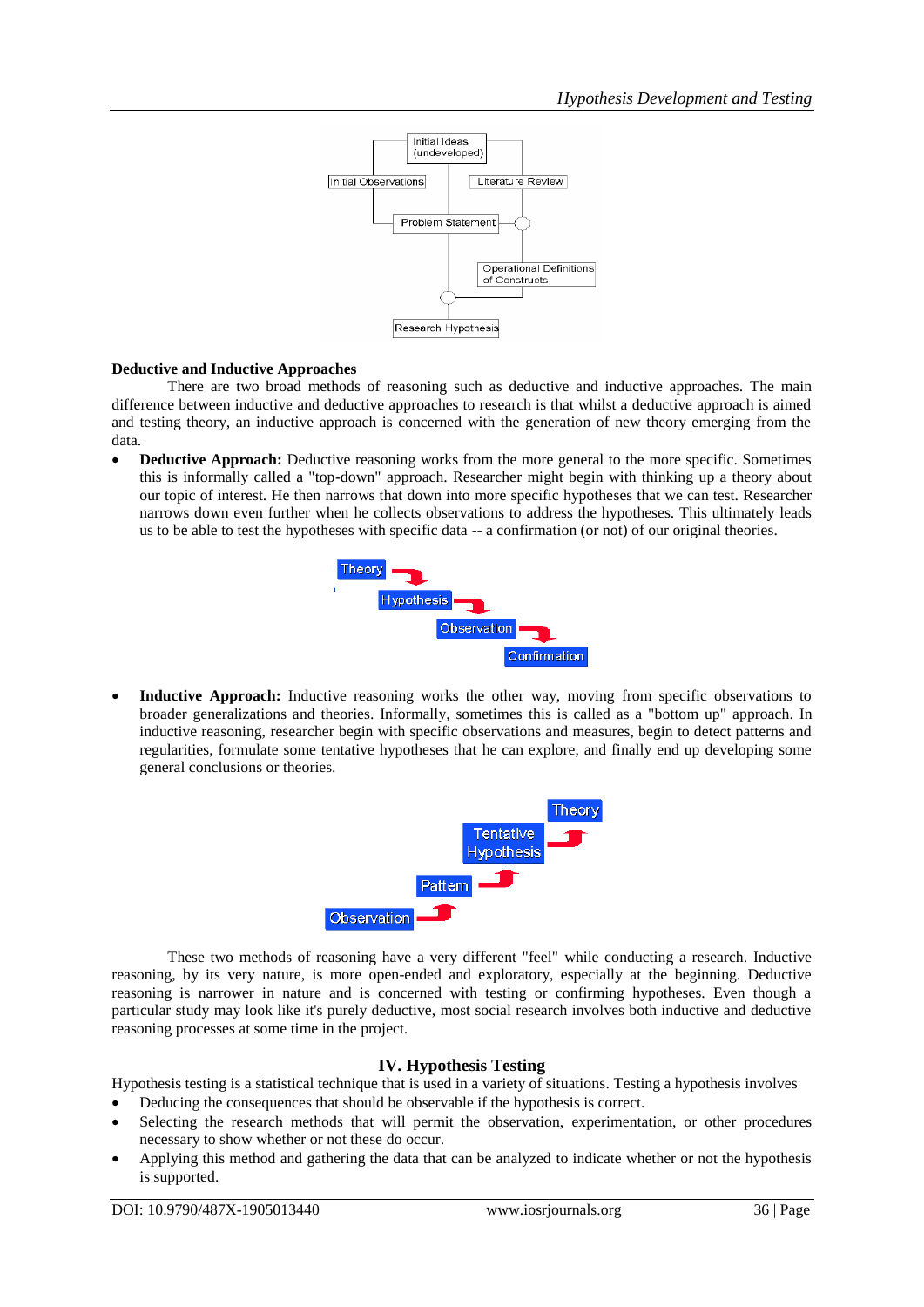There are two possibilities

- Nothing Happened Null Hypothesis  $(H_0)$
- Something Happened Alternative Hypothesis $(H_1)$

Though the technical details differ from situation to situation, all hypothesis tests use the same core set of terms and concepts. The following descriptions of common terms and concepts refer to a hypothesis test in which the means of two populations are being compared.

In the field of statistics, a hypothesis is a claim about some aspect of a population. A hypothesis test allows us to test the claim about the population and find out how likely it is to be true. The hypothesis test consists of several components; two statements, the null hypothesis and the alternative hypothesis, the test statistic and the critical value, which in turn gives us the p-value and the rejection region  $(a)$ , respectively.

- **Null Hypothesis**: The null hypothesis, denoted as  $H_0$  is the statement that the value of the parameter is, in fact, equal to the claimed value. It is assumed that the null hypothesis is true until the researcher prove that it is not.
- **Alternate Hypothesis**: The alternative hypothesis, denoted as  $H_1$  is the statement that the value of the parameter differs in some way from the null hypothesis. The alternative hypothesis can use the symbols <,  $>$ , or  $\neq$ .
- **Test Statistic**: The test statistic is the tool researcher use to decide whether or not to reject the null hypothesis. It is obtained by taking the observed value (the sample statistic) and converting it into a standard score under the assumption that the null hypothesis is true. The test statistic depends fundamentally on the number of observations that are being evaluated. It differs from situation to situation. The whole notion of hypothesis rests on the ability to specify (exactly or approximately) the distribution that the test statistic follows.
- **Significance:** The significance level is a measure of the statistical strength of the hypothesis test. It is often characterized as the probability of incorrectly concluding that the null hypothesis is false. The significance level should be specified up front. The significance level is typically one of three values: 10%, 5%, or 1%. A 1% significance level represents the strongest test of the three. For this reason, 1% is a higher significance level than 10%.
- **Power:** Related to significance, the power of a test measures the probability of correctly concluding that the null hypothesis is true. Power is not something that researcher can choose. It is determined by several factors, including the significance level selected and the size of the difference between the things researcher is trying to compare. Unfortunately, significance and power are inversely related. Increasing significance decreases power. This makes it difficult to design experiments that have both very high significance and power.
- **Critical Value**: The critical value is the standard score that separates the rejection region  $(\alpha)$  from the rest of a given curve. The critical value in a hypothesis test is based on two things: the distribution of the test statistic and the significance level. The critical value(s) refer to the point in the test statistic distribution that give the tails of the distribution an area (meaning probability) exactly equal to the significance level that was chosen.
- **Decision**: Your decision to reject or accept the null hypothesis is based on comparing the test statistic to the critical value. If the test statistic exceeds the critical value, you should reject the null hypothesis. In this case, you would say that the difference between the two population means is significant. Otherwise, you accept the null hypothesis.
- **p-Value**: It is the area to the left or right of the test statistic. The p-value of a hypothesis test gives another way to evaluate the null hypothesis. The p-value represents the highest significance level at which particular test statistic would justify rejecting the null hypothesis. For example, if the significance level of 5% is chosen, and the p-value turns out to be .03 (or 3%), it would be justified in rejecting the null hypothesis.
- **Type I (also known as 'α') Errors**: A Type I Error occur when researcher is rejecting a null hypothesis and accepting alternate hypothesis.
- **Type II (also known as 'β') Errors**: A Type II Error occur when researcher is accepting null hypothesis and rejecting alternate hypothesis.
- **Z-Value:** Z value is a measure of standard deviation i.e. how many standard deviation away from mean is the observed value. For example, the value of z value  $= +1.8$  can be interpreted as the observed value is +1.8 standard deviations away from the mean. p-values are probabilities. Both these statistics terms are associated with the standard normal distribution. p-values associated with each z-value can be looked up in Z-table. Below is the formula to calculate z value: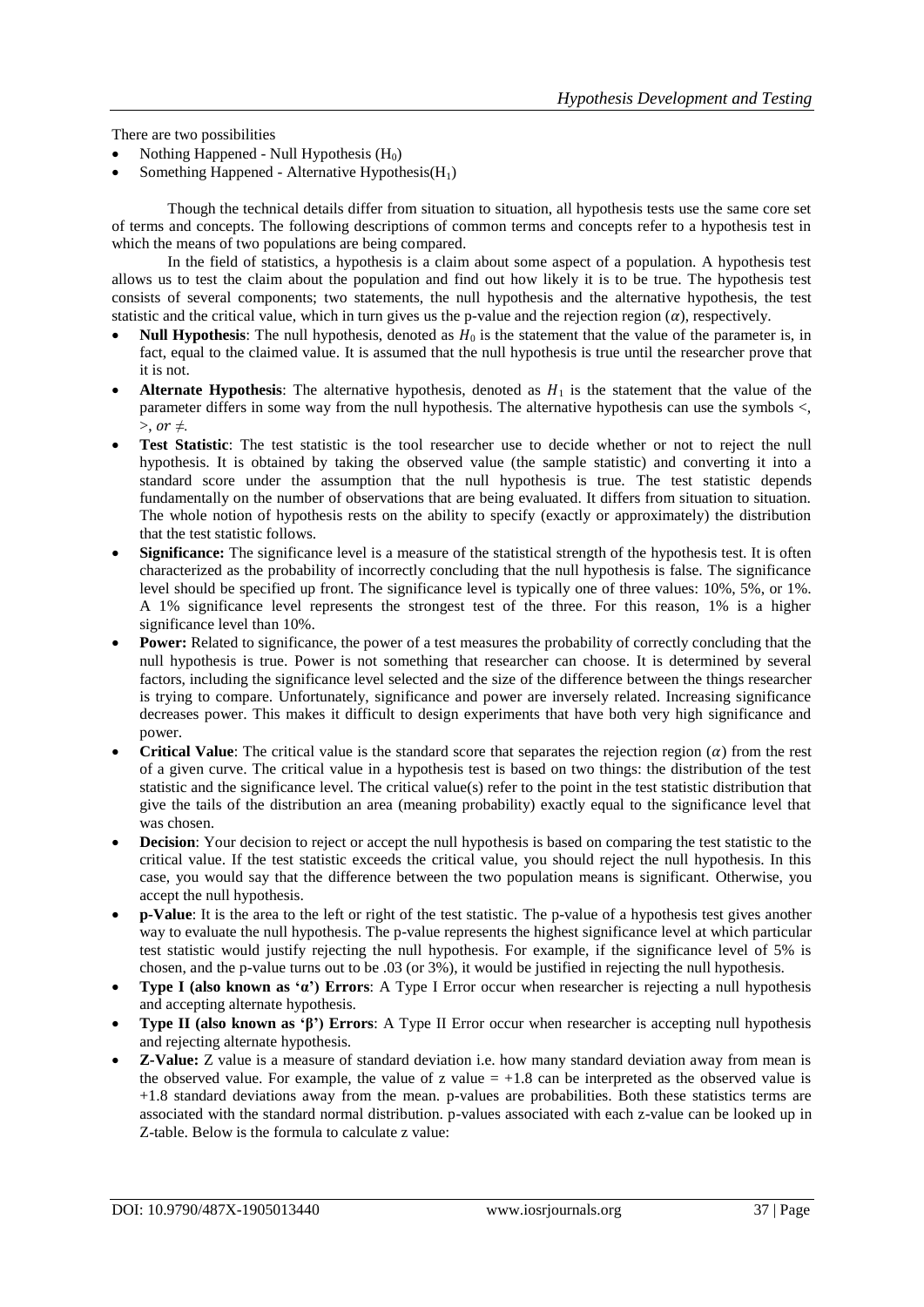$$
z = \frac{x - \mu}{\sigma}
$$

 $\mu = \text{Mean}$ 

 $\sigma$  = Standard Deviation

Here X is the point on the curve,  $\mu$  is mean of the population and  $\sigma$  is standard deviation of population.



#### **One-Tailed and Two-Tailed Test**

The two ways of carrying out statistical significance test of a characteristic, drawn from the population, with respect to the test statistic, are a one-tailed test and two-tailed test. The former refers to a test of null hypothesis, in which the alternative hypothesis is articulated directionally. However, if the alternative hypothesis is not exhibited directionally, then it is known as two-tailed test of the null hypothesis. In the field of research and experiments, it pays to know the difference between one-tailed and two-tailed test, as they are quite commonly used in the process.

#### **Definition of One-Tailed Test**

One-tailed test alludes to the significance test in which the region of rejection appears on one end of the sampling distribution. It represents that the estimated test parameter is greater or less than the critical value. When the sample tested falls in the region of rejection, i.e. either left or right side, as the case may be, it leads to the acceptance of alternative hypothesis rather than the null hypothesis. It is primarily applied in chi-square distribution; that ascertains the goodness of fit.

In this statistical hypothesis test, all the critical region, related to  $\alpha$ , is placed in any one of the two tails. One-tailed test can be:

- Left-tailed test: When the population parameter is believed to be lower than the assumed one, the hypothesis test carried out is the left-tailed test.
- Right-tailed test: When the population parameter is supposed to be greater than the assumed one, the statistical test conducted is a right-tailed test.

## **Left Tailed Test**



 $H_1$ : parameter < value. Notice the inequality points to the left. Decision Rule: Reject  $H_0$  if test parameter.  $\lt$  critical value.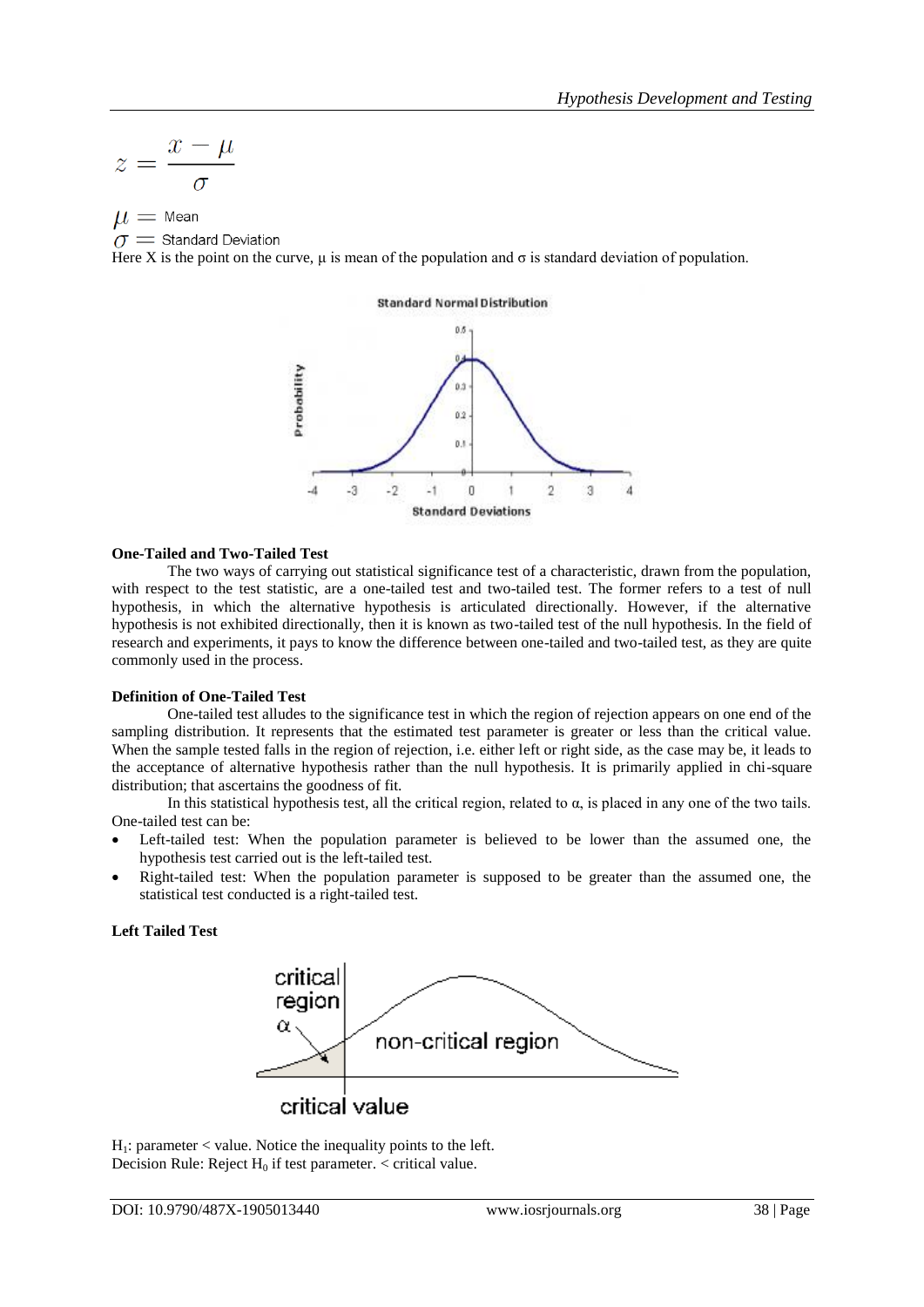## **Right Tailed Test**



 $H_1$ : parameter > value. Notice the inequality points to the right Decision Rule: Reject H0 if test parameter. > Critical value.

#### **Definition of Two-tailed Test**

The two-tailed test is described as a hypothesis test, in which the region of rejection or say the critical area is on both the ends of the normal distribution. It determines whether the sample tested falls within or outside a certain range of values. Therefore, an alternative hypothesis is accepted in place of the null hypothesis, if the calculated value falls in either of the two tails of the probability distribution.

In this test, α is bifurcated into two equal parts, placing half on each side, i.e. it considers the possibility of both positive and negative effects. It is performed to see, whether the estimated parameter is either above or below the assumed parameter, so the extreme values, work as evidence against the null hypothesis.

#### **Two Tailed Test**



H<sub>1</sub>: parameter not equal value. Another way to write not equal is  $\langle$  or  $\rangle$ . Notice the inequality points to both sides

Decision Rule: Reject  $H_0$  if test parameter < critical value. (Left) or test parameter. > critical value. (right)

#### **Key Differences between One-Tailed and Two-Tailed Test**

The fundamental differences between one-tailed and two-tailed test, is explained below in points:

- One-tailed test, as the name suggest is the statistical hypothesis test, in which the alternative hypothesis has a single end. On the other hand, two-tailed test implies the hypothesis test; wherein the alternative hypothesis has dual ends.
- In the one-tailed test, the alternative hypothesis is represented directionally. Conversely, the two-tailed test is a non-directional hypothesis test.
- In a one-tailed test, the region of rejection is either on the left or right of the sampling distribution. On the contrary, the region of rejection is on both the sides of the sampling distribution.
- A one-tailed test is used to ascertain if there is any relationship between variables in a single direction, i.e. left or right. As against this, the two-tailed test is used to identify whether or not there is any relationship between variables in either direction.
- In a one-tailed test, the test parameter calculated is more or less than the critical value. Unlike, two-tailed test, the result obtained is within or outside critical value.
- When an alternative hypothesis has ' $\neq$ ' sign, then a two-tailed test is performed. In contrast, when an alternative hypothesis has '> or <'sign, then one-tailed test is carried out.

To sum up, we can say that the basic difference between one-tailed and two-tailed test lies in the direction, i.e. in case the research hypothesis entails the direction of interrelation or difference, then one-tailed test is applied, but if the research hypothesis does not signify the direction of interaction or difference, we use two-tailed test. This explains how to determine if the test is a left tail, right tail, or two-tail test. The type of test is determined by the Alternative Hypothesis  $(H_1)$ .